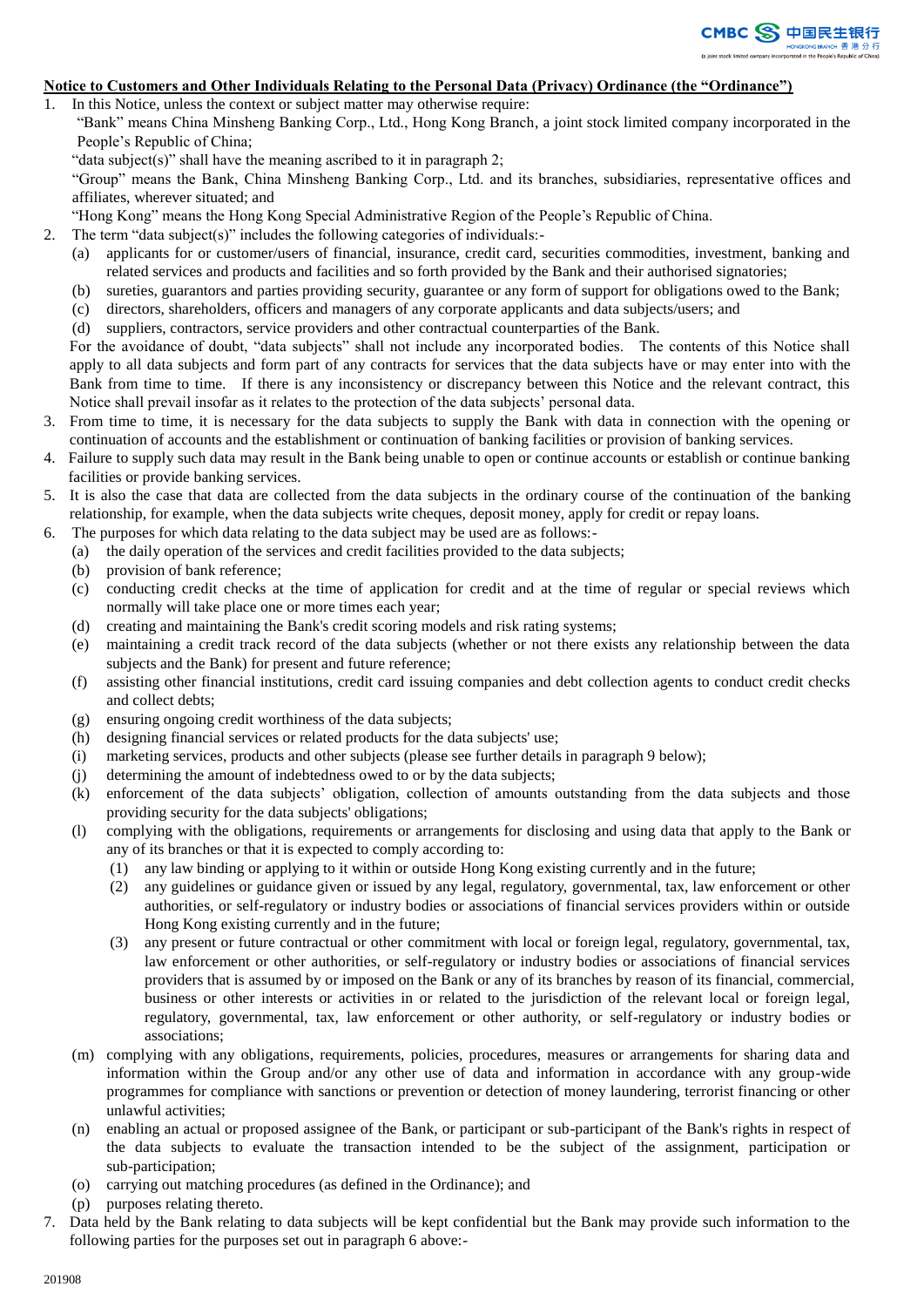

- (a) any agent, contractor or third party service provider who provides administrative, telecommunications, computer, payment data processing or storage, securities clearing or other services to the Bank in connection with the operation of its business;
- (b) any other person under a duty of confidentiality to the Bank including any member of the Group which has undertaken to keep such information confidential;
- (c) the drawee bank providing a copy of a paid cheque (which may contain information about the payee) to the drawer;
- (d) credit reference agencies, and, in the event of default, to debt collection agencies;
- (e) any person to whom the Bank or any of its branches is under an obligation or otherwise required to make disclosure under the requirements of any law binding on or applying to the Bank or any of its branches, or any disclosure under and for the purposes of any guidelines or guidance given or issued by any legal, regulatory, governmental, tax, law enforcement or other authorities, or self-regulatory or industry bodies or associations of financial services providers with which the Bank or any of its branches are expected to comply, or any disclosure pursuant to any contractual or other commitment of the Bank or any of its branches with local or foreign legal, regulatory, governmental, tax, law enforcement or other authorities, or self-regulatory or industry bodies or associations of financial services providers, all of which may be within or outside Hong Kong and may be existing currently and in the future;
- (f) any actual or proposed assignee of the Bank or participant or sub-participant or transferee of the Bank's rights in respect of the data subject;
- (g) any party giving or proposing to give a guarantee or third party security to guarantee or secure the data subject's obligations; and
- (h) (1) members of the Group;
	- (2) third party financial institutions, insurers, credit card companies, securities and investment services providers;
	- (3) third party reward, loyalty, co-branding and privileges programme providers;
	- (4) co-branding partners of the Bank and other members of the Group (the names of such co-branding partners can be found in the application form(s) for the relevant services and products, as the case may be);
	- (5) charitable or non-profit making organisations; and
	- (6) external service providers (including but not limited to mailing houses, telecommunication companies, telemarketing and direct sales agents, call centres, data processing companies and information technology companies) that the Bank engages for the purposes set out in paragraph 6(i) above.

Such information may be transferred to a place outside Hong Kong.

- 8. With respect to data in connection with mortgages applied by the data subject (whether as a borrower, mortgagor or guarantor and whether in the data subject's sole name or in joint names with others) on or after 1 April 2011, the following data relating to the data subject (including any updated data of any of the following data from time to time) may be provided by the Bank, on its own behalf and/or as agent, to a credit reference agency:
	- (a) full name;
	- (b) capacity in respect of each mortgage (as borrower, mortgagor or guarantor, and whether in the data subject's sole name or in joint names with others);
	- (c) Hong Kong Identity Card Number or travel document number;
	- (d) date of birth;
	- (e) correspondence address;
	- (f) mortgage account number in respect of each mortgage;
	- (g) type of the facility in respect of each mortgage;
	- (h) mortgage account status in respect of each mortgage (e.g., active, closed, write-off (other than due to a bankruptcy order), write-off due to a bankruptcy order); and
	- (i) if any, mortgage account closed date in respect of each mortgage.

The credit reference agency will use the above data supplied by the Bank for the purposes of compiling a count of the number of mortgages from time to time held by the data subject with credit providers in Hong Kong, as borrower, mortgagor or guarantor respectively and whether in the data subject's sole name or in joint names with others, for sharing in the consumer credit database of the credit reference agency by credit providers (subject to the requirements of the Code of Practice on Consumer Credit Data approved and issued under the Ordinance).

## 9. **USE OF DATA IN DIRECT MARKETING**

The Bank intends to use the data subject's data in direct marketing and the Bank requires the data subject's consent (which includes an indication of no objection) for that purpose. In this connection, please note that:

- (a) the name, contact details, products and services portfolio information, transaction pattern and behaviour, financial background and demographic data of the data subject held by the Bank from time to time may be used by the Bank in direct marketing;
- (b) the following classes of services, products and subjects may be marketed:
	- (1) financial, insurance, credit card, banking and related services and products;
	- (2) reward, loyalty or privileges programmes and related services and products;
	- (3) services and products offered by the Bank's co-branding partners (the names of such co-branding partners can be found in the application form(s) for the relevant services and products, as the case may be); and
	- (4) donations and contributions for charitable and/or non-profit making purposes;
- (c) the above services, products and subjects may be provided or (in the case of donations and contributions) solicited by the Bank and/or:
	- (1) any other member of the Group;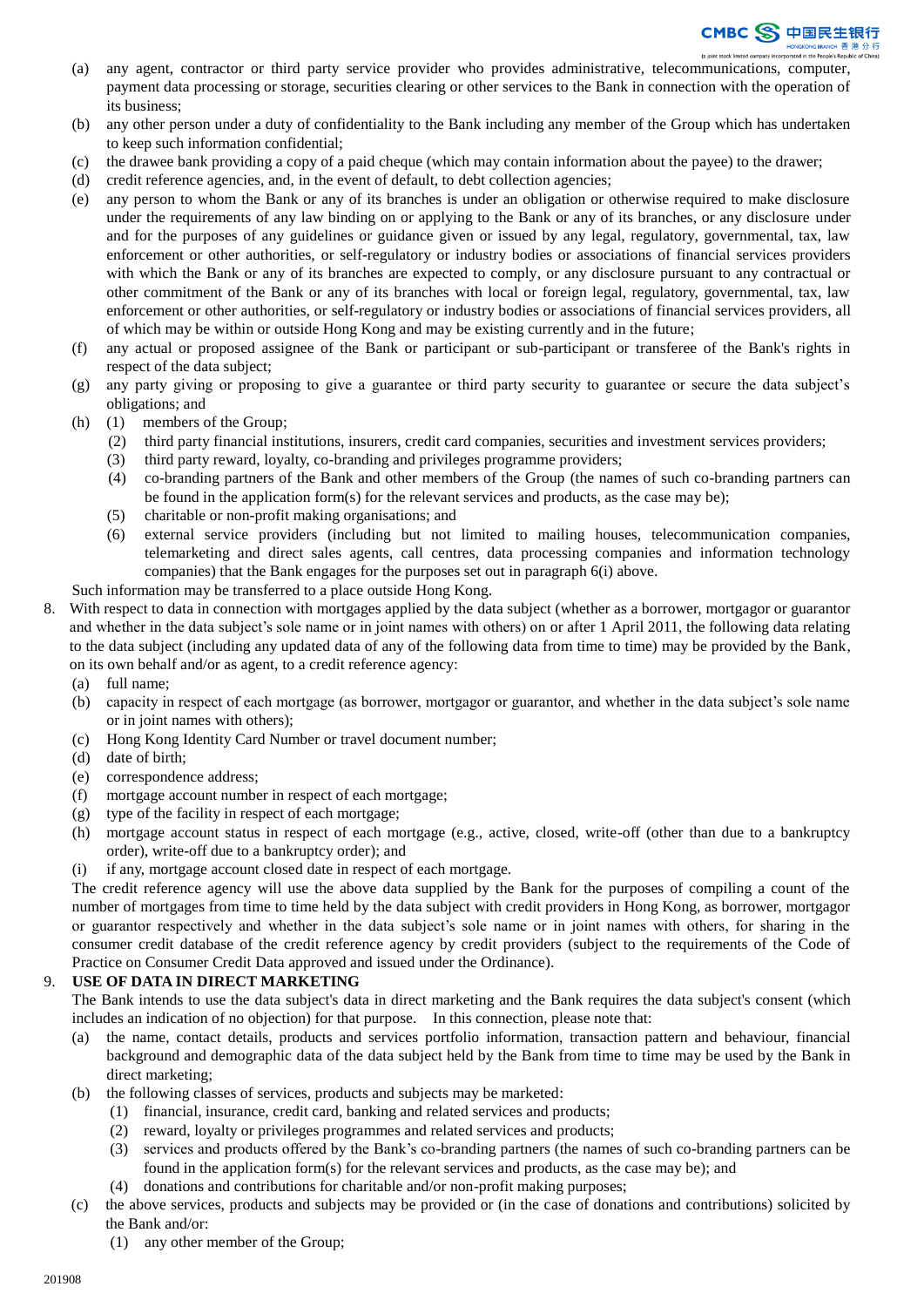

- (2) third party financial institutions, insurers, credit card companies, securities and investment services providers;
- (3) third party reward, loyalty, co-branding or privileges programme providers;
- (4) co-branding partners of the Bank and any other member of the Group (the names of such co-branding partners can be found in the application form(s) for the relevant services and products, as the case may be); and
- (5) charitable or non-profit making organisations;
- (d) in addition to marketing the above services, products and subjects itself, the Bank also intends to provide the data described in paragraph 9(a) above to all or any of the persons described in paragraph 9(c) above for use by them in marketing those services, products and subjects, and the Bank requires the data subject's written consent (which includes an indication of no objection) for that purpose;
- (e) The Bank may receive money or other property in return for providing the data to the other persons in paragraph 9(d) above and, when requesting the data subject's consent or no objection as described in paragraph 9(d) above, the Bank will inform the data subject if it will receive any money or other property in return for providing the data to the other persons.

### **If a data subject does not wish the Bank to use or provide to other persons his data for use in direct marketing as described above, the data subject may exercise his opt-out right by notifying the Bank.**

- 10. Under and in accordance with the terms of the Ordinance and the Code of Practice on Consumer Credit Data, any data subject has the right:-
	- (a) to check whether the Bank holds data about him and of access to such data;
	- (b) to require the Bank to correct any data relating to him which is inaccurate;
	- (c) to ascertain the Bank's policies and practices in relation to data and to be informed of the kind of personal data held by the Bank;
	- (d) to be informed on request which items of data are routinely disclosed to credit reference agencies or debt collection agencies, and be provided with further information to enable the making of an access and correction request to the relevant agency or debt collection agency; and
	- (e) in relation to any account data (including, for the avoidance of doubt, any account repayment data) which has been provided by the Bank to a credit reference agency, to instruct the Bank, upon termination of the account by full repayment, to make a request to the credit reference agency to delete such account data from its database, as long as the instruction is given within 5 years of termination and at no time was there any default of payment in relation to the account, lasting in excess of 60 days within 5 years immediately before account termination. Account repayment data include amount last due, amount of payment made during the last reporting period (being a period not exceeding 31 days immediately preceding the last contribution of account data by the Bank to a credit reference agency), remaining available credit or outstanding balance and default data (being amount past due and number of days past due, date of settlement of amount past due, and date of final settlement of amount in default lasting in excess of 60 days (if any)).
- 11. In the event of any default of payment relating to an account, unless the amount in default is fully repaid or written off (other than due to a bankruptcy order) before the expiry of 60 days from the date such default occurred, the account repayment data (as defined in paragraph 10(e) above) may be retained by the credit reference agency until the expiry of 5 years from the date of final settlement of the amount in default.
- 12. In the event any amount in an account is written-off due to a bankruptcy order being made against the data subject, the account repayment data (as defined in paragraph 10(e) above) may be retained by the credit reference agency, regardless of whether the account repayment data reveal any default of payment lasting in excess of 60 days, until the expiry of 5 years from the date of final settlement of the amount in default or the expiry of 5 years from the date of discharge from a bankruptcy as notified by the data subject with evidence to the credit reference agency, whichever is earlier.
- 13. In accordance with the terms of the Ordinance, the Bank has the right to charge a reasonable fee for the processing of any data access request.
- 14. The person to whom requests for access to data or correction of data or for information regarding policies and practices and kinds of data held are to be addressed is as follows:-

The Data Protection Officer China Minsheng Banking Corp., Ltd., Hong Kong Branch 40th Floor, Two International Finance Centre 8 Finance Street Central, Hong Kong Telephone: 2281 6800 Fax: 2899 2617

- 15. The Bank may have obtained a credit report on the data subject from a credit reference agency in considering any application for credit. In the event that the data subject wishes to access the credit report, the Bank will advise the contact details of the relevant credit reference agency.
- 16. Nothing in this Notice shall limit the rights of the data subjects under the Ordinance.
- 17. In case of discrepancies between the English and Chinese versions of this notice, the English version shall prevail.

Date: August 2019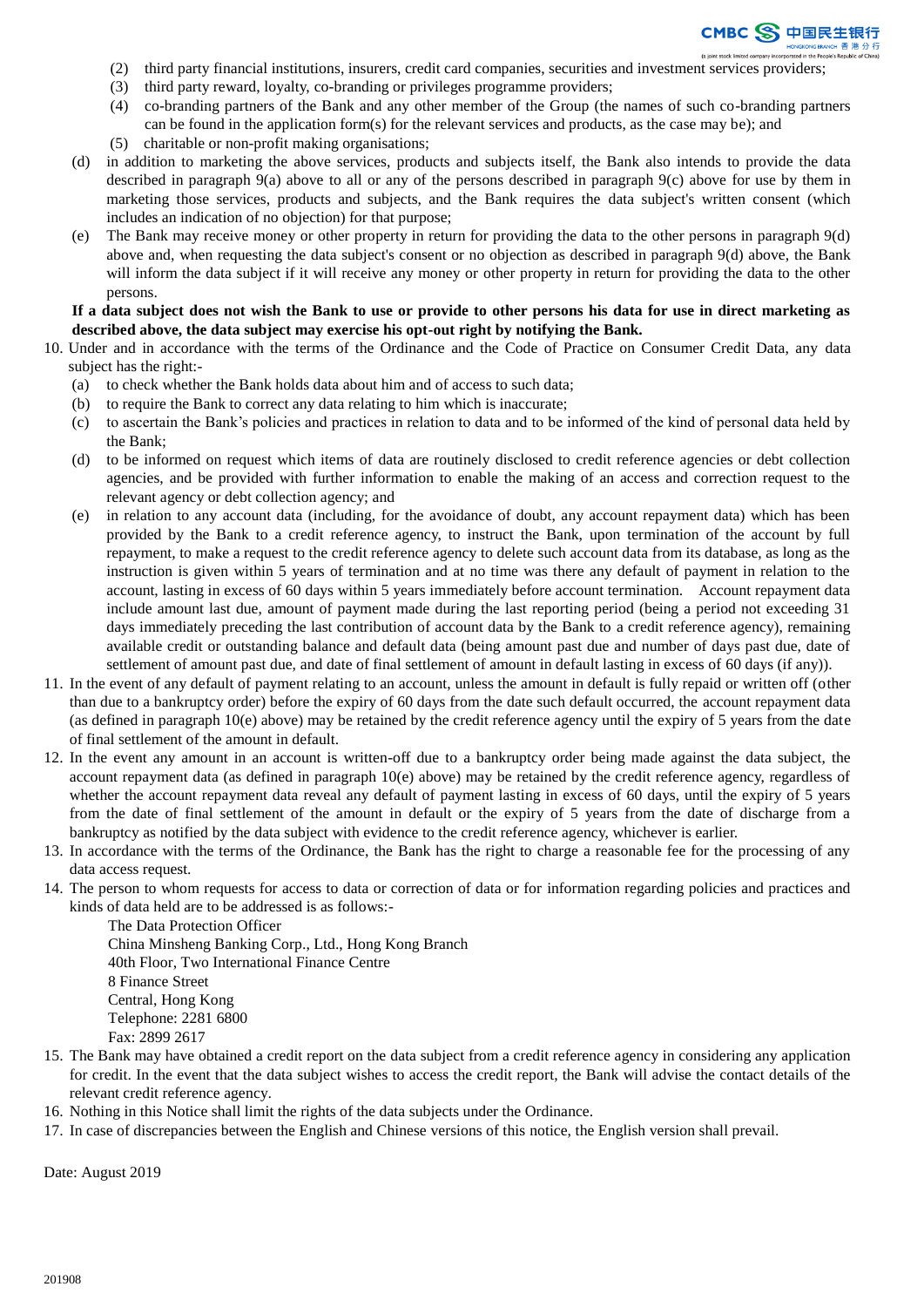

# **Request for Opt-out from Use of Personal Data in Direct Marketing**

To: The Data Protection Officer, China Minsheng Banking Corp., Ltd., Hong Kong Branch 40th Floor, Two International Finance Centre, 8 Finance Street, Central, Hong Kong Fax: 2899 2617

I acknowledge that I have received and understood the Bank's "Notice to Customers and Other Individuals Relating to the Personal Data (Privacy) Ordinance"**.**

*Please check ("") the box(ex) below where applicable*

- $\Box$  I do not wish the Bank to use my personal data in direct marketing via the following channel(s)\*:  $\Box$  Post  $\Box$  E-mail  $\Box$  Telephone  $\Box$  Mobile SMS *(\* If none of the above boxes is checked, it is deemed that all the above channels are selected.)*
- $\Box$  I understand that the Bank may provide my personal data to other persons for their use in direct marketing and, whether or not such persons are members of the Group. I do not wish the Bank to provide my personal data to any other persons for their use in direct marketing.

## **The above represents my present choice whether or not to receive direct marketing contact or information. This replaces any choice communicated by me to the Bank prior to this request.**

I acknowledge and understand that my above choice applies to the direct marketing of the classes of products, services and/or subjects as set out in the Bank's "Notice to Customers and Other Individuals Relating to the Personal Data (Privacy) Ordinance" attached to this request. I may refer to the Notice on the kinds of personal data which may be used in direct marketing and the classes of persons to which my personal data may be provided for them to use in direct marketing.

Full Name:

HKID Card No./Passport No.: *or* Account No. :

Contact No.:

*(Note: We will only contact you if it is necessary for the processing of this request.)*

**Signature** 

Date:

*Note: For the instruction to be effective, please allow maximum 10 business days from the date of receipt of this request.*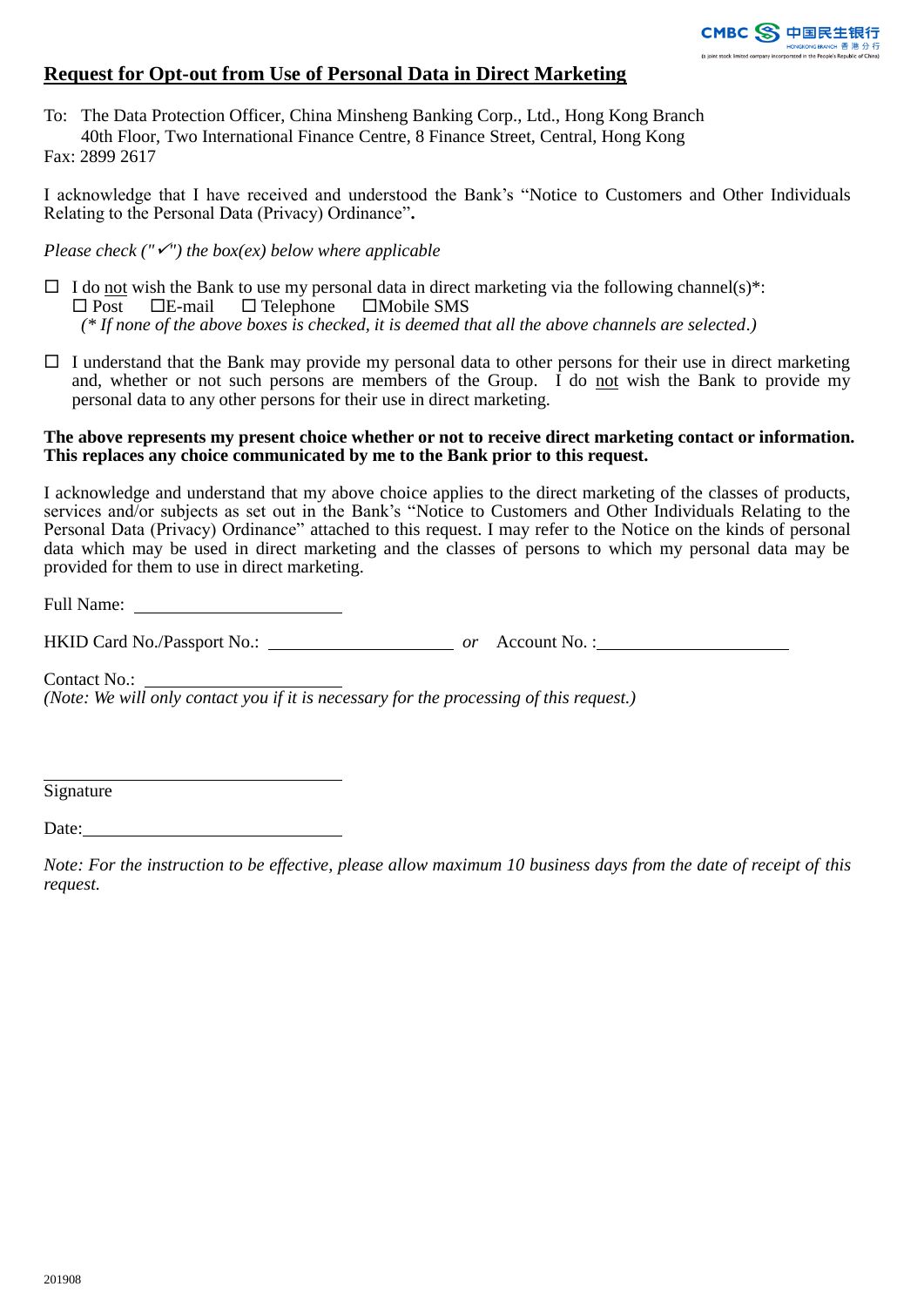## 關於《個人資料(私隱)條例》(「該條例」)致客戶及其他個別人士的通知

- 1. 於本通知中,除非文義或內容另有所指: 「本行」指中國民生銀行股份有限公司香港分行 (於中華人民共和國註冊成立的股份有限公司); 「資料當時人」應具有第 2 段賦予該詞的涵義; 「本集團」指本行、中國民生銀行股公司及其分行、附屬公司、代表辦事處及附屬成員,不論其所在地;及 「香港」指中華人民共和國香港特別行政區。
- 2. 「資料當時人」一詞,包括以下為個人的類別:
	- (a) 本行提供的財務、保險、信用卡、證券、商品、投資、銀行及相關服務和產品及授信的申請人或客戶/用戶及其被授權人;
	- (b) 基於對本行負有的責任而出任擔保人、保證人及提供抵押、擔保或任何形式的支持的人士;
	- (c) 任何公司申請人或客戶/用戶的董事、股東、高級職員及經理;及
	- (d) 本行的供應商、承建商、服務供應商及其他合約對手。

為免疑問,「資料當事人」不包括任何法人團體。本通知的內容適用於所有資料當事人,並構成其與本行不時訂立或可能訂立的任何 合約的一部分。若本通知與有關合約存在任何差異或分歧,就有關保護資料當事人的個人資料而言概以本通知為準。

- 3. 就開立或延續賬戶、設立或延續銀行信貸或銀行所提供的服務時,資料當事人需要不時向本行提供有關的資料。
- 4. 若未能向本行提供該等資料,可能會導致本行無法開立或延續帳戶或設立或延續銀行信貸或提供銀行服務。
- 5. 就持續正常銀行及資料當事人關係,例如,當資料當事人開出支票、存款、申請信貸或償還貸款時,銀行亦會收集資料當事人的資料。
- 6. 資料當事人的資料可被用作下列用途:
	- (a) 為資料當事人提供服務和信貸融通所涉及的日常運作;
	- (b) 提供銀行証明書;
	- (c) 於資料當事人申請信貸時及於每年(通常一次或多於一次)的定期或特別信貸覆核時,進行信用檢查;
	- (d) 設立及維持本行的信貸評分模式及風險評分系統;
	- (e) 保存資料當事人的信貸紀錄(不論資料當事人與本行是否存在任何關係),以作現在或將來參考之用;
	- (f) 協助其他金融機構、信用卡發行公司及催收欠款公司進行信用檢查及追討欠債;
	- (g) 確保資料當事人持續維持可靠信用;
	- (h) 設計供資料當事人使用的金融服務或有關產品;
	- (i) 推廣服務、產品及其他標的 (詳情請參閱以下第9段);
	- (j) 確定本行對資料當事人或資料當事人對本行的結欠債務金額;
	- (k) 强制執行資料當事人的責任、向資料當事人及為資料當事人債務提供抵押的人士追討欠款;
	- (l) 履行根據下列適用於本行或其任何分行或本行或其任何分行被期望遵守的就披露及使用資料的義務、規定或安排:
		- (1) 不論於香港境內或境外及不論目前或將來存在的對其具法律約束力或適用的任何法律;
			- (2) 不論於香港境內或境外及不論目前或將來存在的任何法律、監管、政府、稅務、執法或其他機關,或金融服務供應商的自律 監管或行業組織或協會作出或發出的任何指引或指導;
			- (3) 本行或其任何分行因其位於或跟相關本地或外地的法律、監管、政府、稅務、執法或其他機關,或自律監管或行業組織或協 會的司法管轄區有關的金融、商業、業務或其他利益或活動,而向該等本地或外地的法律、監管、政府、稅務、執法或其他 機關,或金融服務供應商的自律監管或行業組織或協會承擔或被彼等施加的任何目前或將來的合約或其他承諾;
	- (m) 遵守本集團為符合制裁或預防或偵測清洗黑錢、恐怖分子融資活動或其他非法活動的任何方案就於本集團內共用資料及資訊及/ 或資料及資訊的任何其他使用而指定的任何義務、要求、政策、程序、措施或安排;
	- (n) 讓本行的實際或建議承讓人,或就本行對資料當事人享有的權利的參與人或附屬參與人評核其擬承讓、參與或附屬參與的交易;
	- (o) 進行核對程序(如該條例所定義的) ;及
	- (p) 與上述有關用途。
- 7. 本行持有的資料當事人資料將予以保密,但本行可就以上第 6 段列明的用途把該等資料提供予下列各方:
	- (a) 就本行業務運作向本行提供行政、電訊、電腦、付款、數據處理或儲存、證券結算或其他有關服務的任何代理人、承辦商或第三 方服務供應商;
	- (b) 任何對本行負有保密責任的其他人士,包括承諾保密該等資料的本集團任何成員;
	- (c) 付款銀行向出票人提供已付款支票的副本(而其中可能載有收款人的資料);
	- (d) 信貸資料服務機構,以及在資料當事人欠帳時,則可將該等資料提供給追討欠款公司;
	- (e) 本行或其任何分行根據對本行或其任何分行具法律約束力或適用的任何法律規定,或根據及為符合任何法律、監管、政府、稅務、 執法或其他機關,或金融服務供應商的自律監管或行業組織或協會作出或發出的並期望本行或其任何分行遵守的任何指引或指 導,或根據本行或其任何分行向本地或外地的法律、監管、政府、稅務、執法或其他機關,或金融服務供應商的自律監管或行業 組織或協會的任何合約或其他承諾(以上不論於香港境內或境外及不論目前或將來存在的),而有義務或以其他方式被要求向其 披露該等資料的任何人士;
	- (f) 本行的任何實際或建議承讓人或就本行對資料當事人享有的權利的參與人或附屬參與人或受讓人;
	- (g) 任何為資料當事人提供或計劃提供擔保或第三者抵押品以擔保或抵押資料當事人的責任的任何人士;及
	- (h) (1) 本集團各成員;
		- (2) 第三方金融機構、承保人、信用卡公司、證券及投資服務供應商;
		- (3) 第三方獎賞、年資獎勵、聯名合作及優惠計畫供應商;
		- (4) 本行及本集團其他成員之合作品牌夥伴(該等合作品牌夥伴名稱會於有關服務及產品的申請表格上列明);
		- (5) 慈善或非牟利機構;及
		- (6) 就以上第 6(i)段列明的用途而被本行任用之第三方服務供應商(包括但不限於寄件中心、電訊公司、電話促銷及直銷代理 人、電話中心、資料處理公司及資訊科技公司)。
	- 該等資料可能被轉移至香港境外。
- 8. 就資料當事人 (不論以借款人、按揭人或擔保人身分,以及不論以資料當事人本人單名或與其他人士聯名方式)於 2011 年4月1日 當日或以後申請的按揭有關的資料,本行可能會把下列資料當事人資料(包括不時更新任何下列資料的資料)以本行及/或代理人的 名義提供予信貸資料服務機構: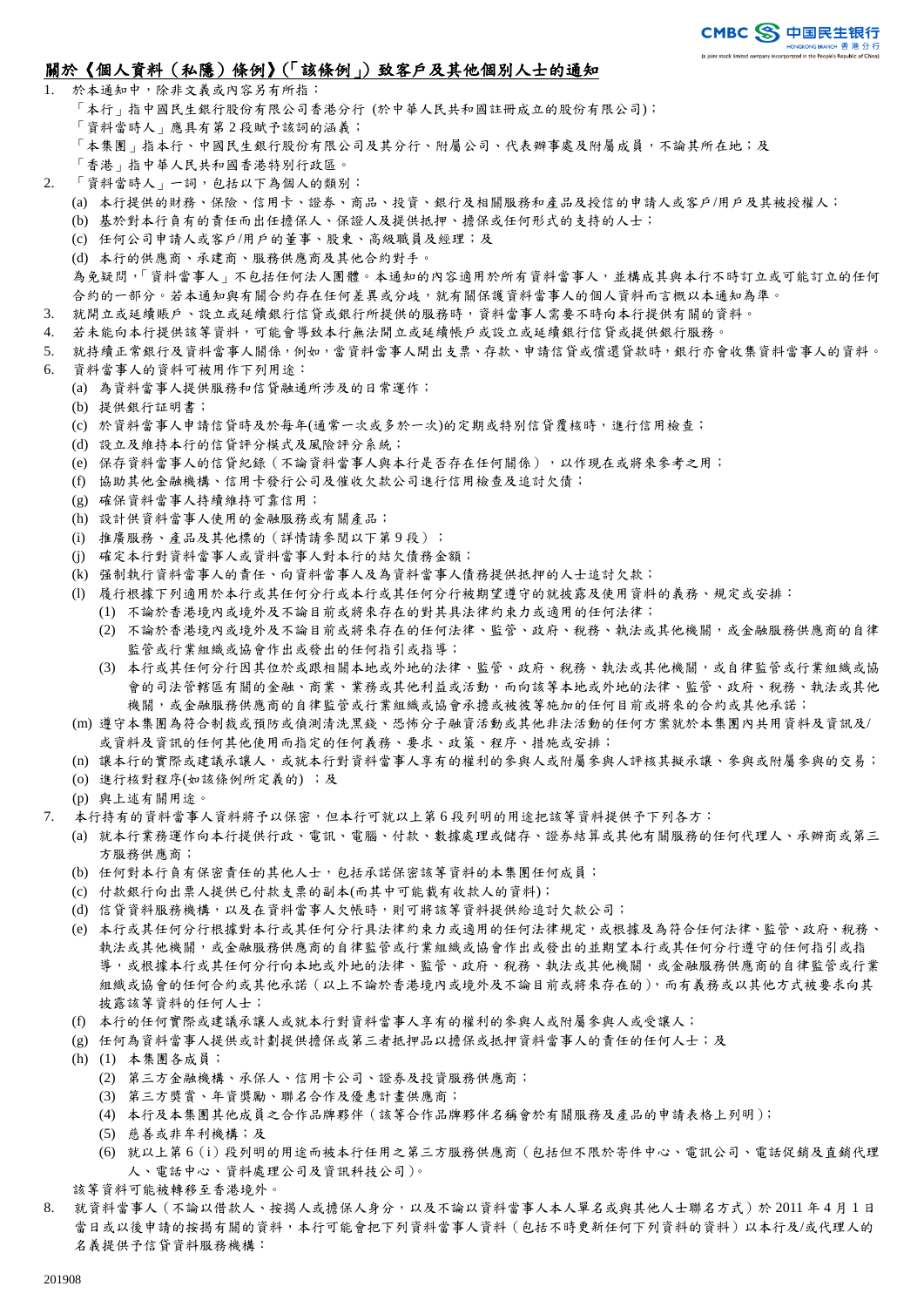- (a) 全名;
- (b) 就每宗按揭的身分(即作爲借款人、按揭人或擔保人,及以資料當事人本人單名或與其他人士聯名方式);
- (c) 香港身分證號碼或旅遊證件號碼;
- (d) 出生日期;
- (e) 通訊地址;
- (f) 就每宗按揭的按揭帳戶號碼;
- (g) 就每宗按揭的信貸種類;
- (h) 就每宗按揭的按揭帳戶狀况(如有效、已結束、已撇帳(因破産令導致除外)、因破産令導致已撇帳);及
- (i) 就每宗按揭的按揭帳戶結束日期(如適用)。

信貸資料服務機構將使用上述由本行提供的資料統計資料當事人(分別以借款人、按揭人或擔保人身分,及以資料當事人本人單名或 與其他人士聯名方式)不時於香港信貸提供者間持有的按揭宗數,並存於信貸資料服務機構的個人信貸資料庫內供信貸提供者共用(須 受根據該條例核准及發出的個人信貸資料實務守則的規定所限)。

#### 9. 在直接促銷中使用資料

本行擬把資料當事人資料用於直接促銷,而本行爲該用途須獲得資料當事人同意(包括表示不反對)。就此,請注意:

- (a) 本行可能把本行不時持有的資料當事人姓名、聯絡資料、産品及服務組合資料、交易模式及行爲、財務背景及人口統計數據用於 直接促銷;
- (b) 可用作促銷下列類別的服務、産品及促銷標的:
	- (1) 財務、保險、信用卡、銀行及相關服務及産品;
	- (2) 獎賞、年資獎勵或優惠計劃及相關服務及産品;
	- (3) 本行合作品牌夥伴提供之服務及産品(該等合作品牌夥伴名稱會於有關服務及産品的申請表格上列明);及
	- (4) 爲慈善及/或非牟利用途的捐款及捐贈;
- (c) 上述服務、産品及促銷標的可能由本行及/或下列各方提供或(就捐款及捐贈而言)徵求:
	- (1) 本集團任何其他成員;
	- (2) 第三方金融機構、承保人、信用卡公司、證券及投資服務供應商;
	- (3) 第三方獎賞、年資獎勵、聯名合作及優惠計劃供應商;
	- (4) 本行及本集團任何其他成員之合作品牌夥伴(該等合作品牌夥伴名稱會於有關服務及産品的申請表格上列明);及
	- (5) 慈善或非牟利機構;
- (d) 除由本行促銷上述服務、産品及促銷標的以外,本行亦擬將以上第 9(a)段所述的資料提供予以上第 9(c)段所述的全部或任何 人士,以供該等人士在促銷該等服務、產品及促銷標的中使用,而本行爲此用途須獲得資料當事人書面同意(包括表示不反對);
- (e) 本行可能因如以上第 9(d)段所述將資料提供予其他人士而獲得金錢或其他財産的回報。如本行會因提供資料予其他人士而獲得 任何金錢或其他財産的回報,本行會於以上第 9(d)段所述徵求資料當事人同意或不反對時如是通知資料當事人。

### 如資料當事人不希望本行如上述使用其資料或將其資料提供予其他人士作直接促銷用途,資料當事人可通知本行行使其選擇權拒絶促 銷。

- 10. 根據該條例的條款及《個人信貸資料實務守則》,任何資料當事人有權:
	- (a) 查詢本行有否持有其資料及查閱該等資料;
	- (b) 要求本行改正任何有關其不準確的資料;
	- (c) 查明本行對於資料的政策和實務及獲告知本行持有的個人資料的種類;
	- (d) 要求獲告知那些資料會被例行披露予信貸資料服務機構或追討欠款公司,並獲提供進一步資料,藉以向有關信貸資料服務機構或 追討欠款公司提出查閱和改正資料的要求;及
	- (e) 就本行向信貸資料服務機構提供的任何帳戶資料(爲免生疑問,包括任何帳戶還款資料),於全數清還欠帳後結束帳戶時,指示 本行要求信貸資料服務機構自其資料庫中删除該等帳戶資料,但指示必須於帳戶結束後 5 年內提出及於緊接終止信貸前 5 年內沒 有任何拖欠爲期超過 60 日的欠款。帳戶還款資料包括上次到期的還款額,上次報告期間(即緊接本行上次向信貸資料服務機構 提供帳戶資料前不多於 31 日的期間)所作還款額,剩餘可用信貸額或未償還數額及欠款資料(即過期欠款額及逾期還款日數, 清還過期欠款的日期,及全數清還拖欠爲期超過 60 日的欠款的日期 (如有))。
- 11. 如帳戶出現任何拖欠還款情况,除非拖欠金額在由拖欠日期起計 60 日届滿前全數清還或已撇帳(因破産令導致撇帳除外),否則帳戶 還款資料(定義見以上第 10(e)段)會在全數清還該拖欠還款後被信貸資料服務機構繼續保留多 5 年。
- 12. 如資料當事人因被頒布破産令而導致任何帳戶金額被撇帳,不論帳戶還款資料有否顯示任何拖欠爲期超過 60 日的還款,該帳戶還款 資料(定義見以上第 10(e)段))會在全數清還該拖欠還款後被信貸資料服務機構繼續保留多 5 年,或由資料當事人提出證據通知信 貸資料服務機構其已獲解除破産令後保留多 5 年(以較早出現的情况為準)。
- 13. 根據該條例的條款,本行有權就處理任何查閱資料的要求收取合理費用。
- 14. 任何關於查閱或改正資料、或索取關於資料政策及實務或所持有的資料種類的要求,應向下列人士提出:

資料保護主任

- 中國民生銀行股份有限公司香港分行
- 香港中環金融街 8 號國際金融中心二期 40 樓
- 電話:2281 6800
- 傳真:2899 2617
- 15. 本行或向信貸資料服務機構查閱有關資料當事人的信貸報告用以考慮資料當事人之任何信貸申請。若資料當事人有意索取有關信貸報 告,本行會提供有關信貸資料服務機構的聯絡詳情。
- 16. 本通知不會限制客户在該條例下所享有的權利。
- 17. 本通知的中英文本如有任何差異,概以英文本為準。

日期:2019 年 8 月